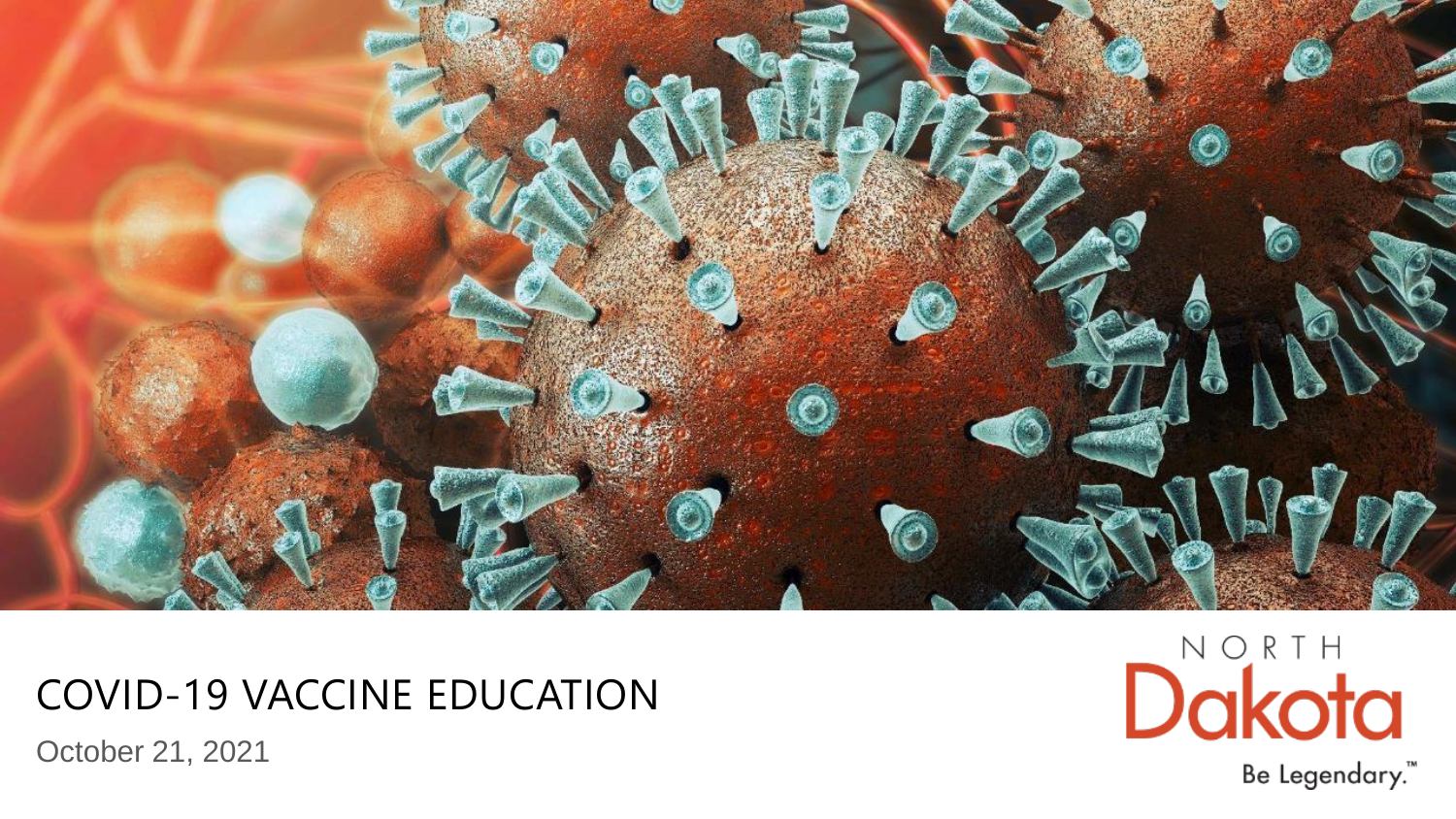## **What COVID-19 vaccines are currently available in the U.S.?**

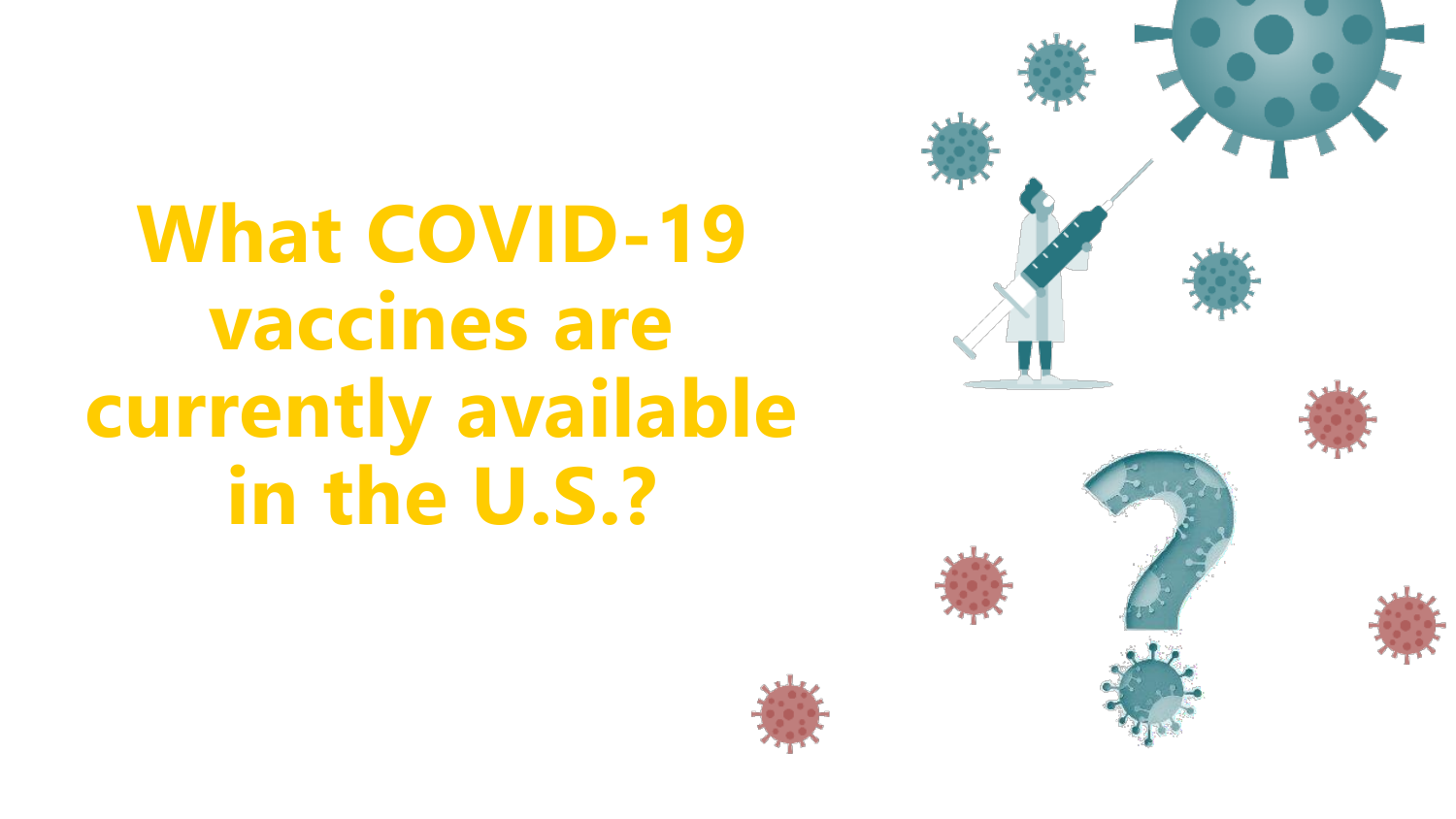#### **CURRENTLY AVAILABLE COVID-19 VACCINES**

|                        | <b>Pfizer</b>                                                                                                                       | <b>Moderna</b> | <b>Johnson &amp; Johnson</b>            |
|------------------------|-------------------------------------------------------------------------------------------------------------------------------------|----------------|-----------------------------------------|
| <b>Type</b>            | mRNA vaccine                                                                                                                        | mRNA vaccine   | Non-replicating viral<br>vector vaccine |
| # of Doses             | $\overline{2}$                                                                                                                      | $\overline{2}$ |                                         |
| <b>Time Between</b>    | 3 weeks                                                                                                                             | 4 weeks        | n/a                                     |
| <b>Doses</b>           |                                                                                                                                     |                |                                         |
| <b>Age Indication</b>  | $12+$                                                                                                                               | $18+$          | $18+$                                   |
| <b>Vaccine Side</b>    | Most common side effects reported include:                                                                                          |                | Injection site pain,                    |
| <b>Effects</b>         | Injection site pain, fever, chills, fatigue, headache,<br>$\bullet$                                                                 |                | headache, fatigue, and                  |
|                        | and muscle and joint aches                                                                                                          |                | muscle aches                            |
|                        | Side effects more common after 2 <sup>nd</sup> dose                                                                                 |                |                                         |
| <b>Cost of Vaccine</b> | Free - Healthcare providers may charge administration fees (covered by insurance),<br>but those unable to pay can't be turned away. |                |                                         |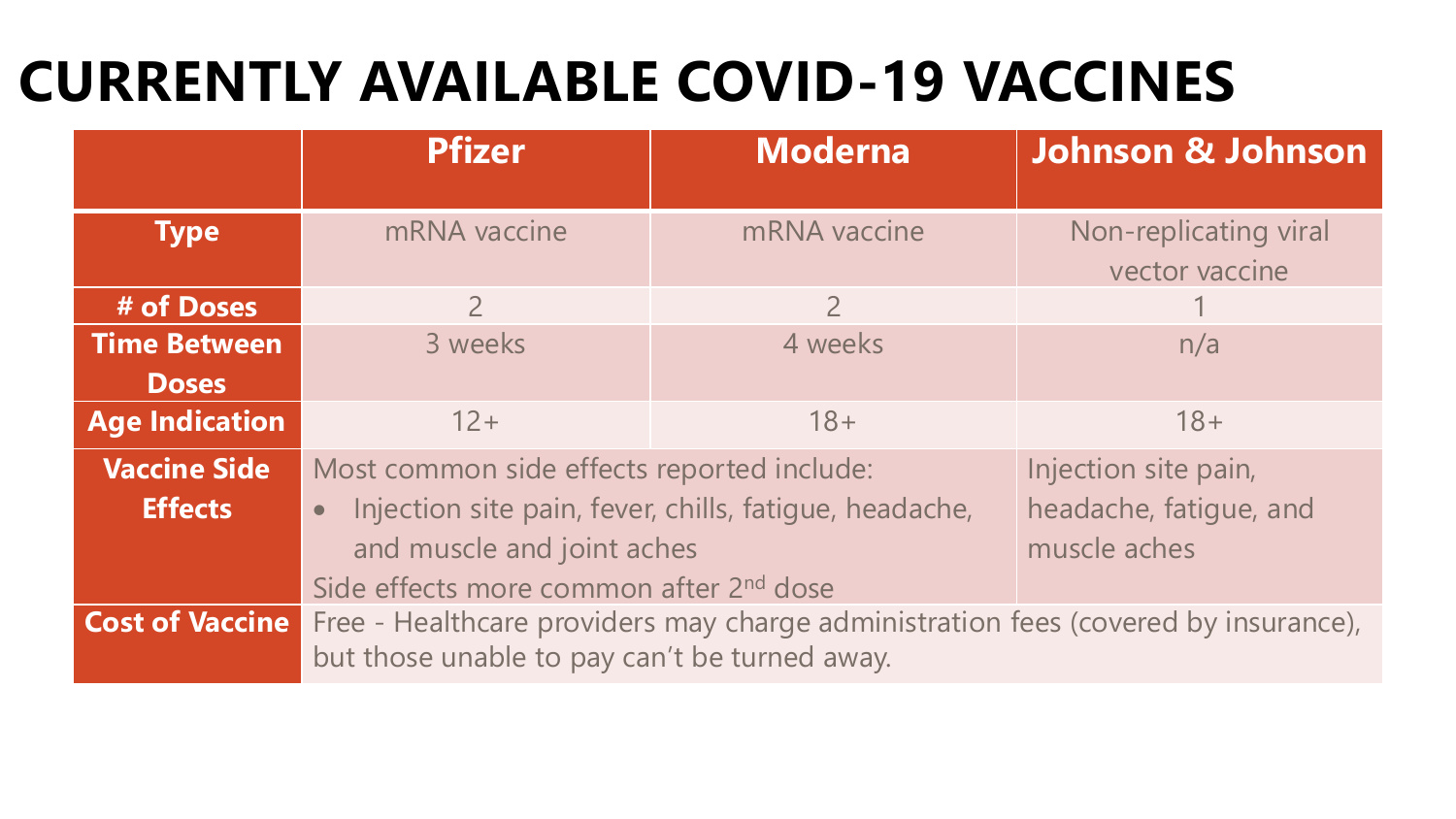## **Who is recommended to receive a COVID-19 vaccine?**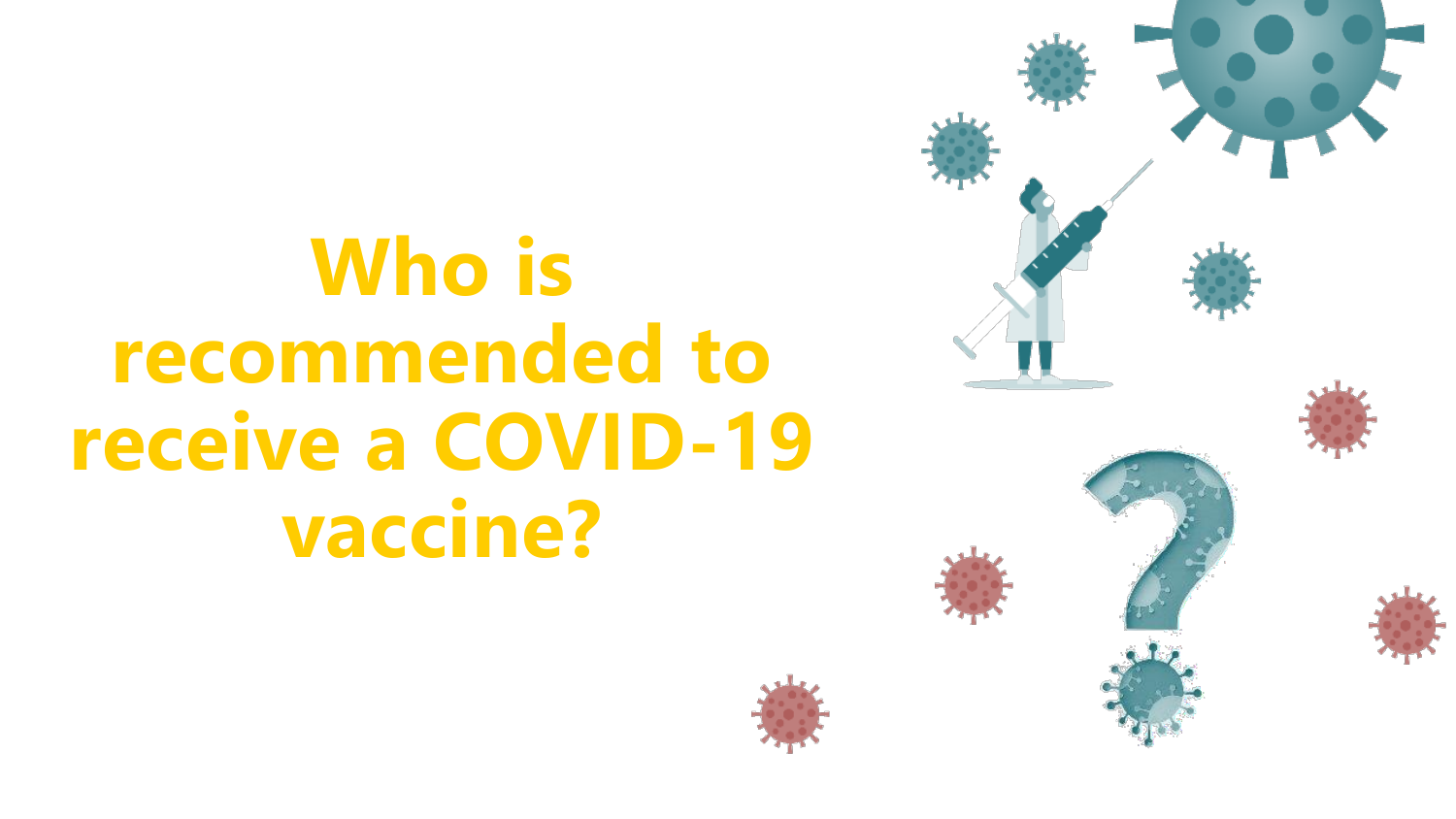#### COVID-19 VACCINE RECOMMENDATIONS

- ▪Everyone aged 12 years and older is recommended to get vaccinated!
	- $\blacksquare$  Pfizer 12+
		- **Pediatric potentially coming soon**
	- $\blacksquare$  Moderna 18+
	- Johnson and Johnson 18+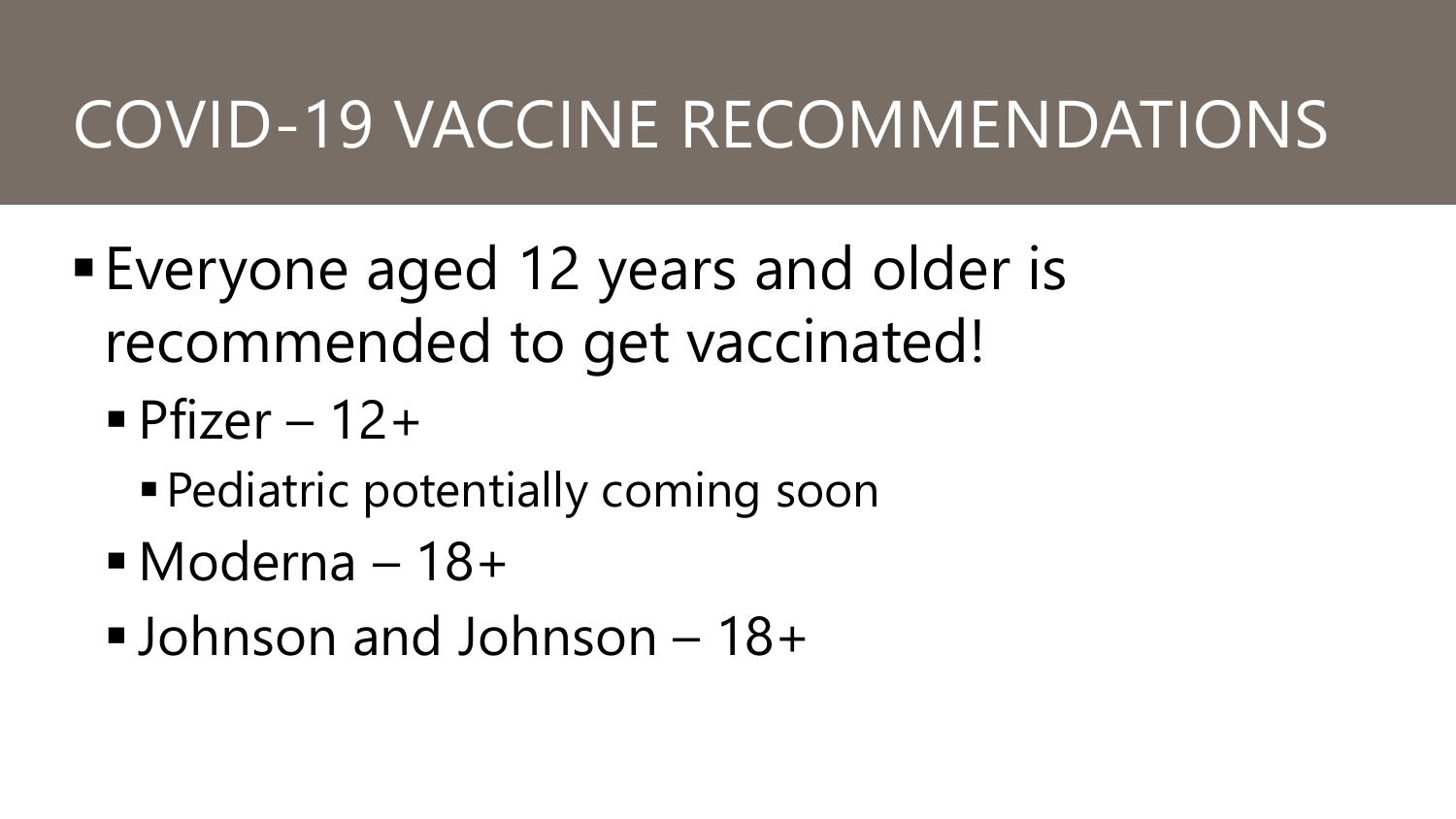## **Who is recommended to receive a booster dose?**

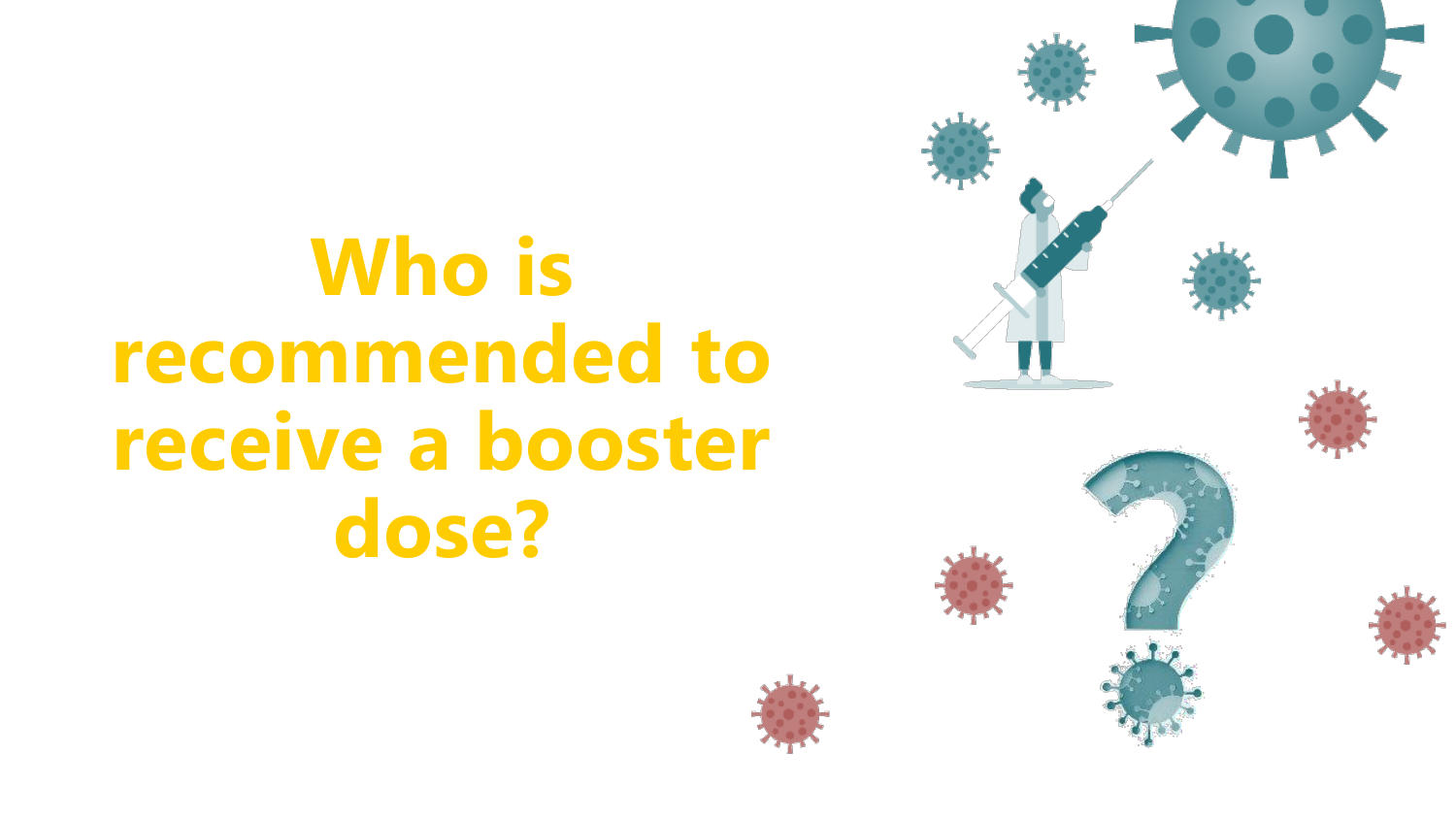#### BOOSTER DOSES – PFIZER VACCINE

- The following people are currently eligible for a booster dose of Pfizer-BioNTech's COVID-19 at least six months after completion of the primary Pfizer vaccine series.
	- individuals 65 years of age and older;
	- LTC residents;
	- individuals 18 through 64 years of age at high risk of severe COVID-19; and
	- individuals 18 through 64 years of age whose frequent institutional or occupational exposure to SARS-CoV-2 puts them at high risk of serious complications of COVID-19 including severe COVID-19.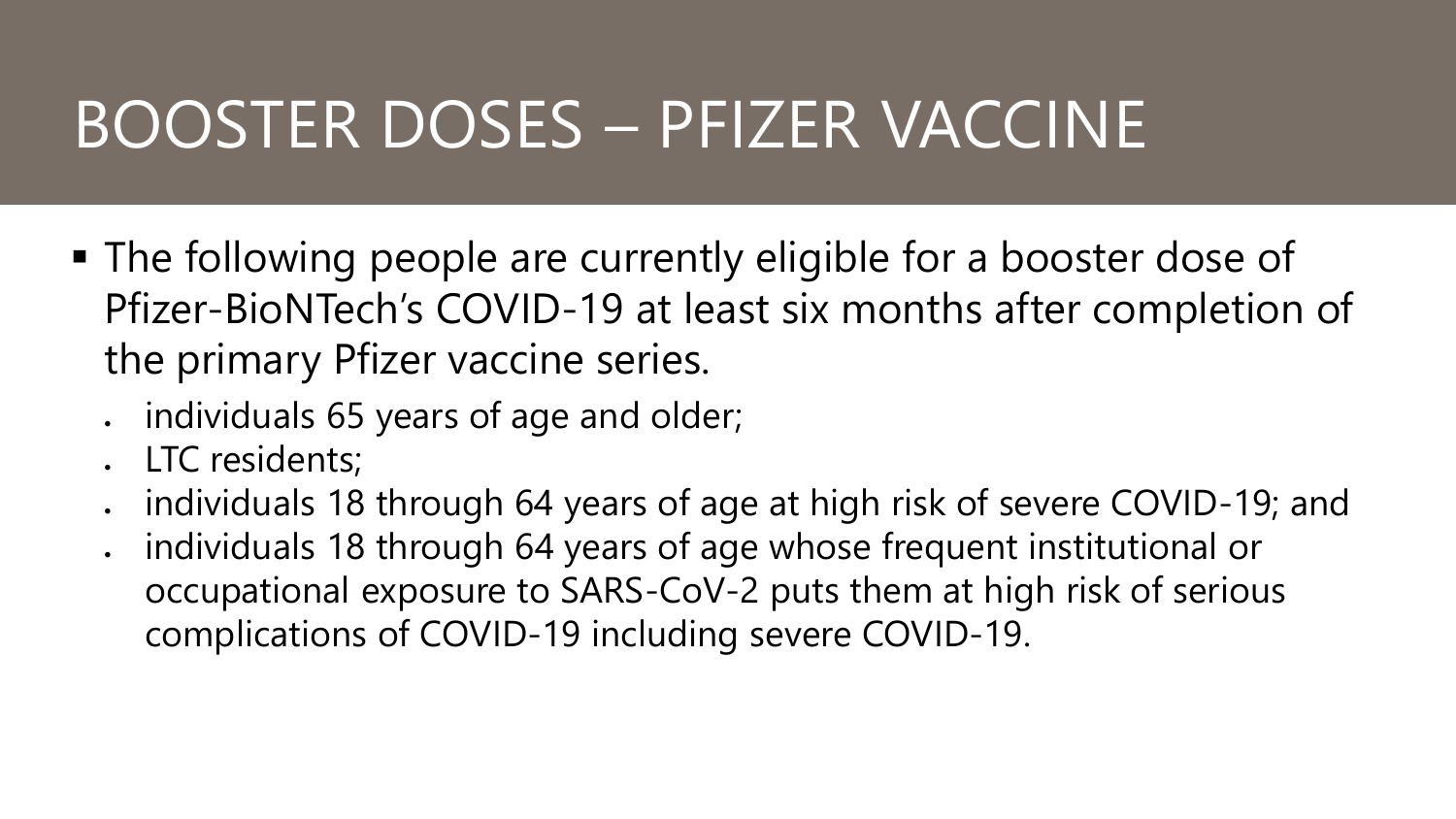#### BOOSTER DOSES - MODERNA

- FDA authorized the use of Moderna's COVID-19 vaccine to be administered as boosters at least six months after completion of the primary Moderna vaccine series.
	- individuals 65 years of age and older;
	- LTC residents
	- individuals 18 through 64 years of age at high risk of severe COVID-19; and
	- individuals 18 through 64 years of age whose frequent institutional or occupational exposure to SARS-CoV-2 puts them at high risk of serious complications of COVID-19 including severe COVID-19.
	- **ACIP meeting today to make recommendations for boosters.**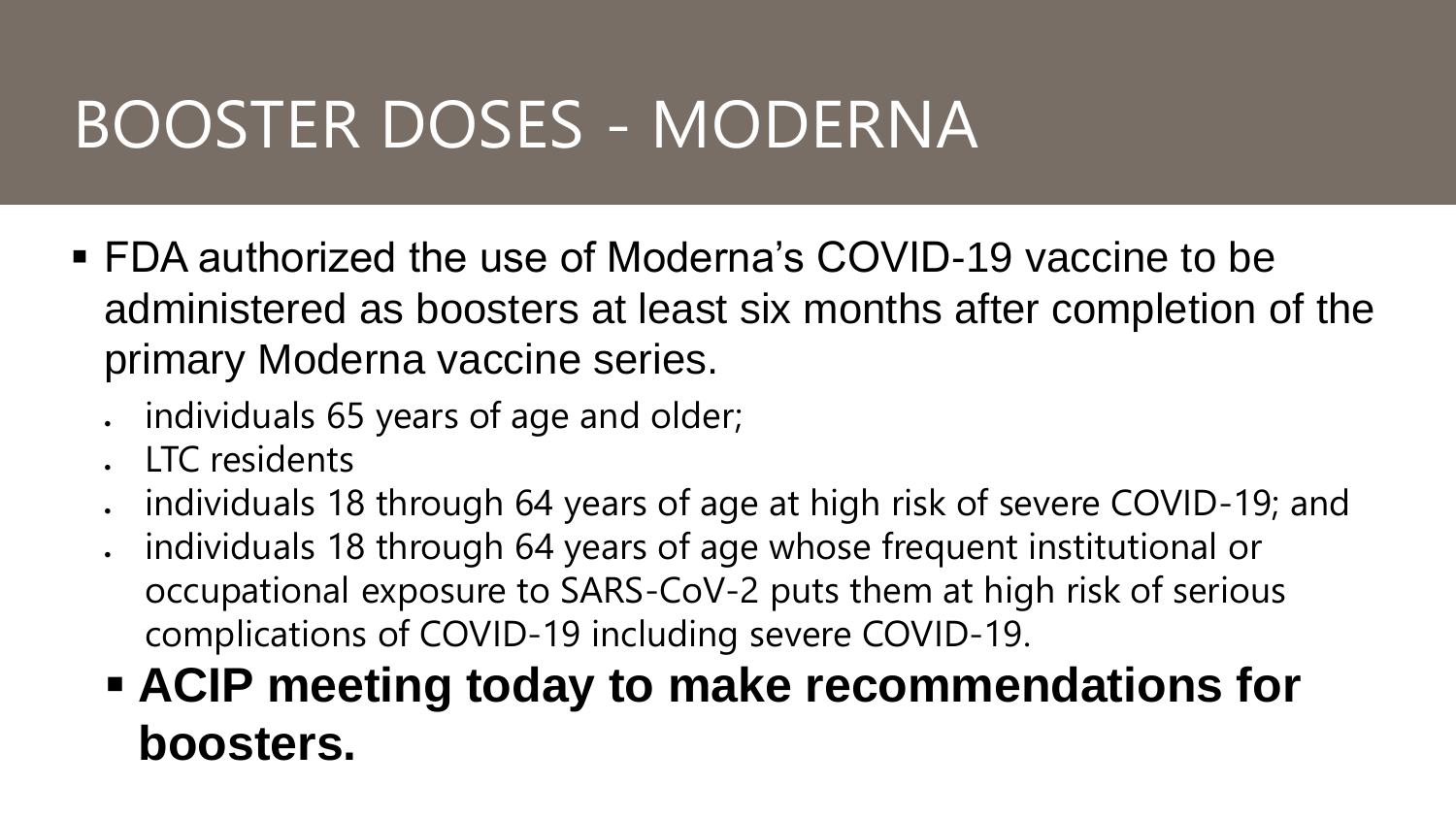### BOOSTER DOSES – JOHNSON AND **JOHNSON**

- The use of a single booster dose of the Janssen (Johnson and Johnson) COVID-19 Vaccine may be administered at least 2 months after completion of the single-dose primary regimen to individuals 18 years of age and older.
- **ACIP meeting today to make recommendations for boosters.**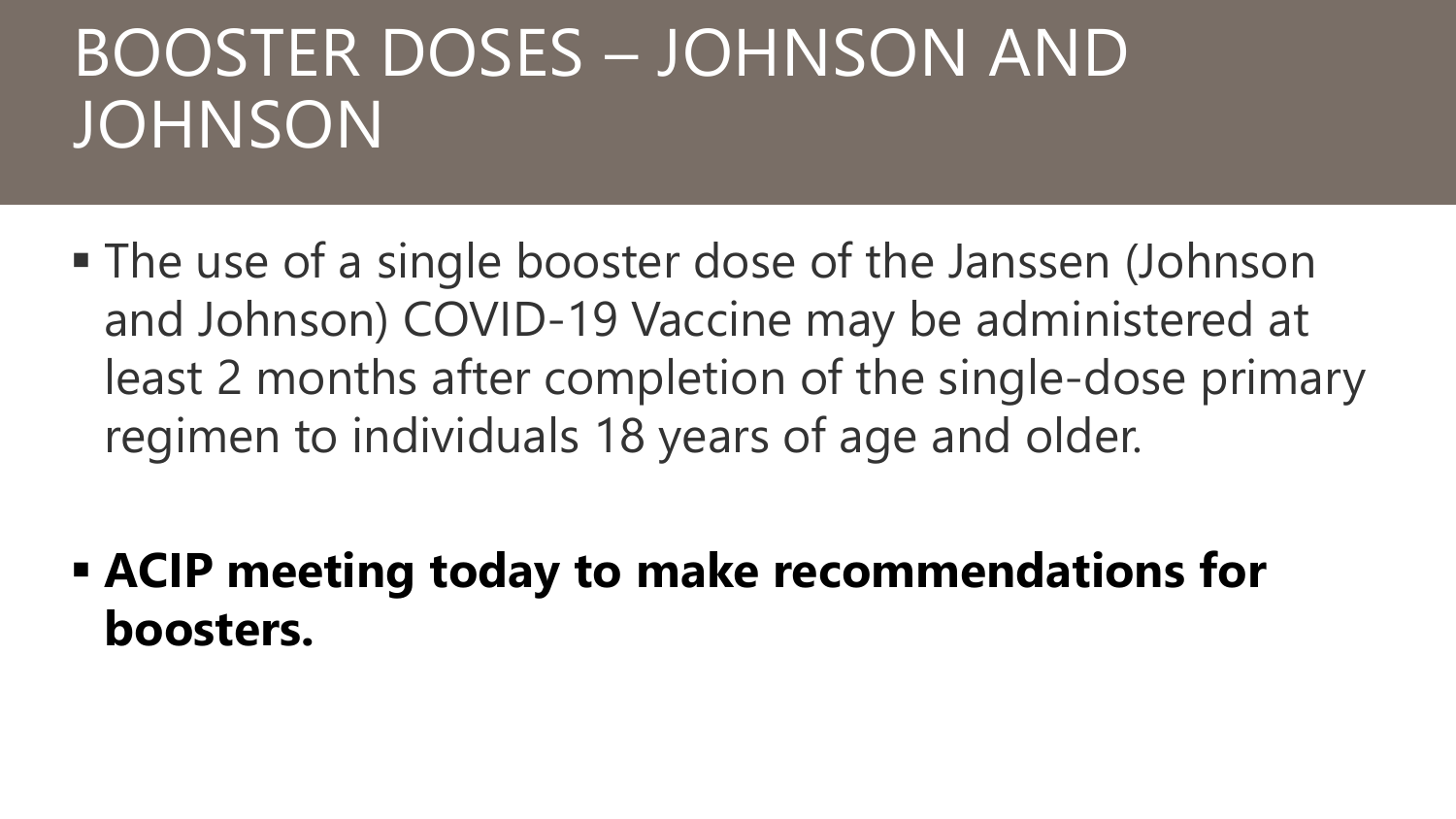#### BOOSTERS – MIX AND MATCH

▪ The use of each of the available COVID-19 vaccines as a heterologous (or "mix and match") booster dose in eligible individuals following completion of primary vaccination with a different available COVID-19 vaccine.

▪ **ACIP meeting today to make recommendations for boosters.**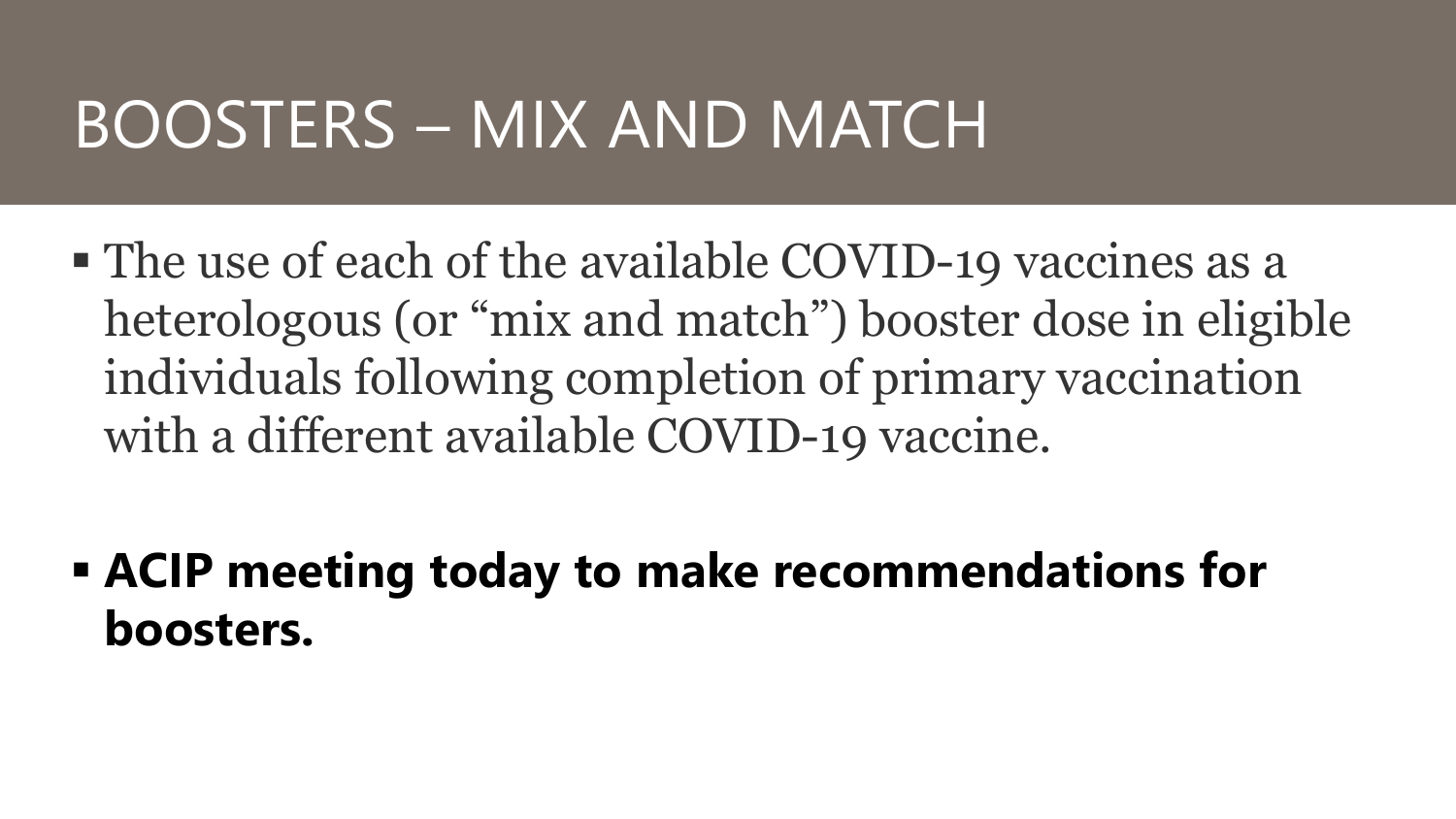## **Can I become a COVID-19 vaccine provider?**

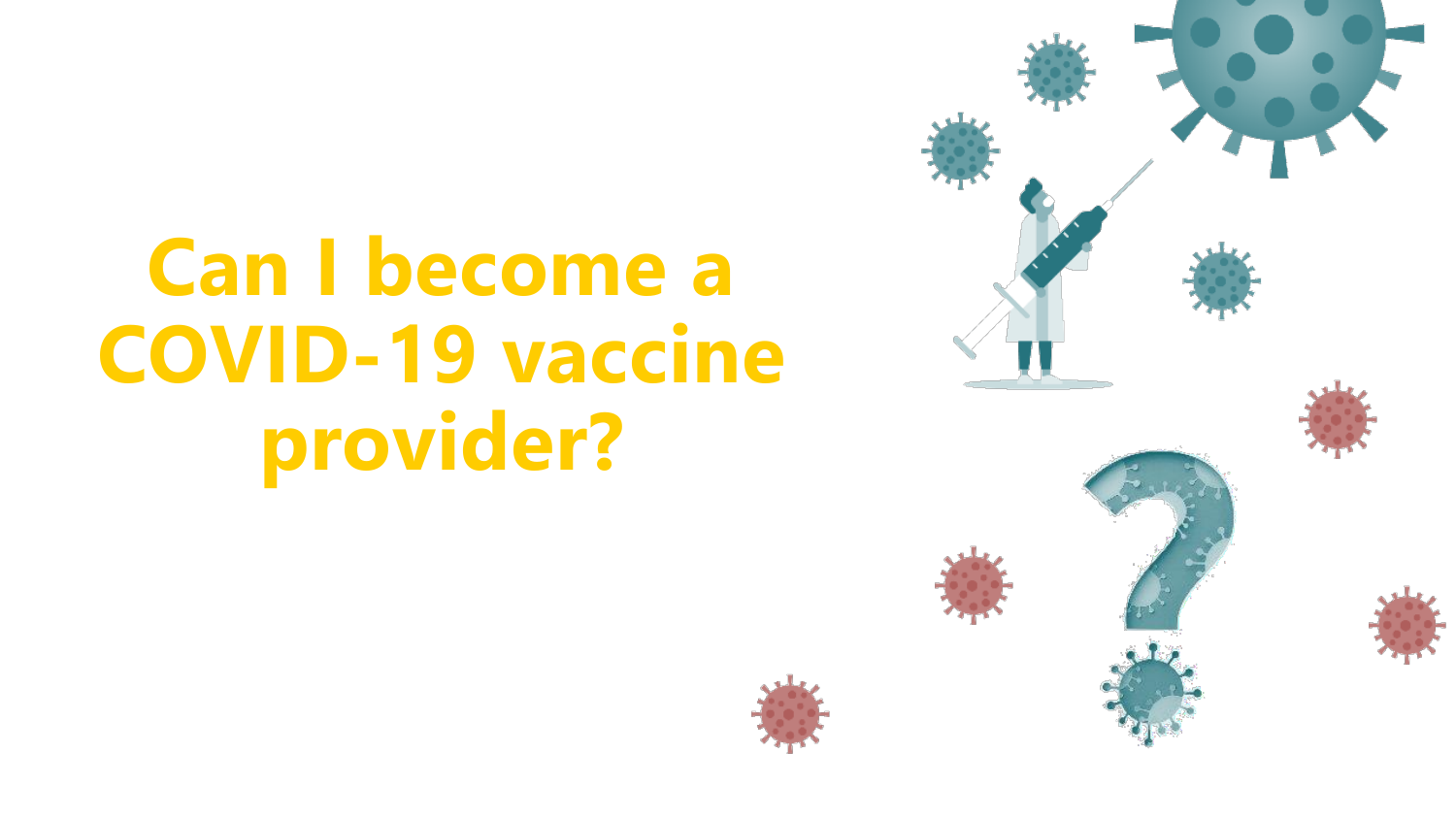#### **Yes!**

#### **Any questions?**

#### **Email [covidvaccine@nd.gov.](mailto:covidvaccine@nd.gov)**

- 1. Ensure your facility has submitted a COVID-19 vaccine enrollment agreement and provider profile. [www.health.nd.gov/immunization](http://www.health.nd.gov/immunization-guidance-healthcare-providers)guidance-healthcare-providers
- 2. Facility has a NDIIS pin
- 3. Sent signed version of enrollment agreement to [covidvaccine@nd.gov.](mailto:covidvaccine@nd.gov)
- 4. Staff have completed Required COVID-19 Vaccine Education.
- 5. Facility has completed the COVID-19 Provider Enrollment Training Survey attesting to completion of all required trainings. [www.health.nd.gov/immunization-](http://www.health.nd.gov/immunization-guidancehealthcare-providers)

guidancehealthcare-providers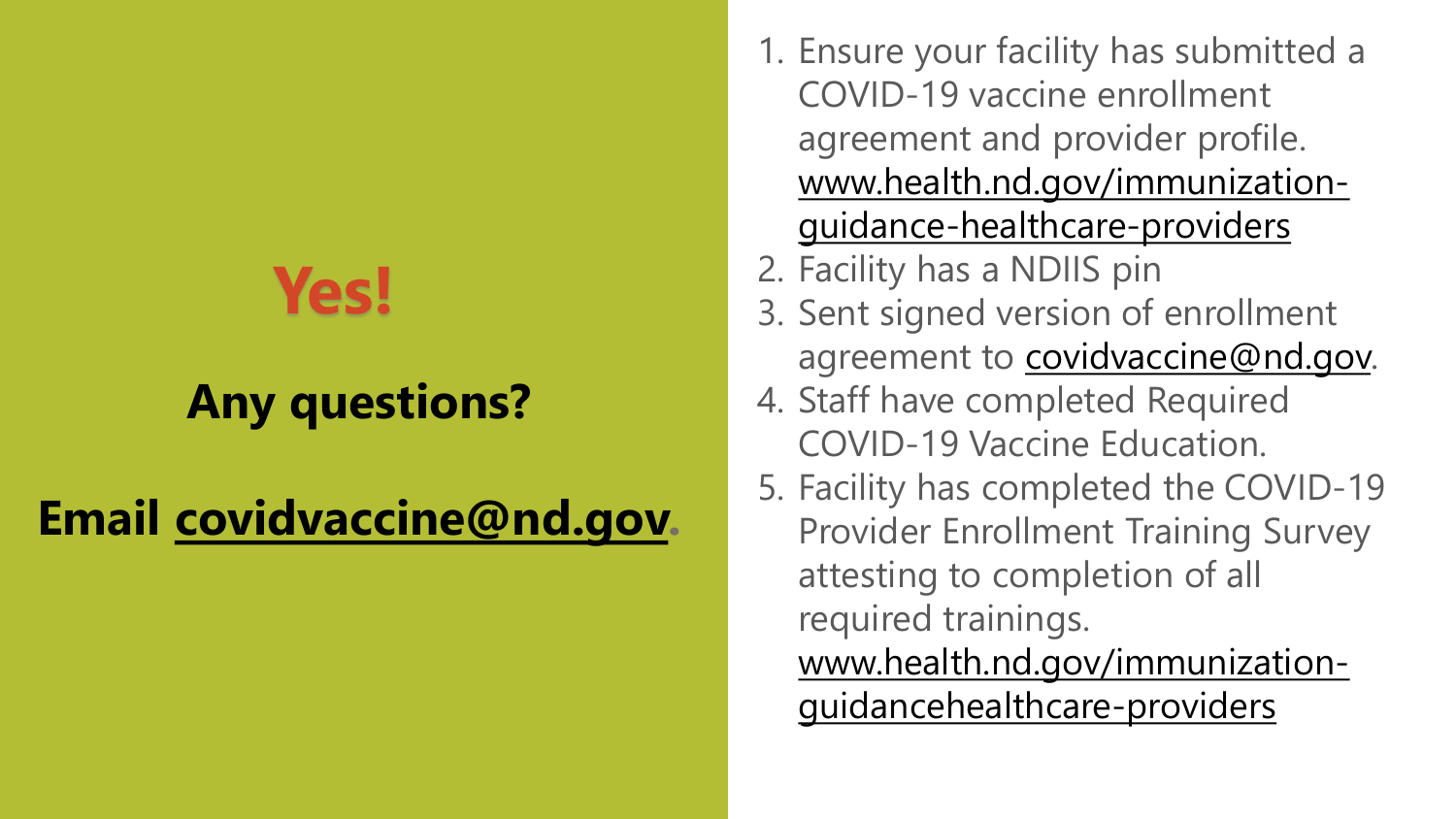## **Are there any known, serious risks from receiving a COVID vaccine?**

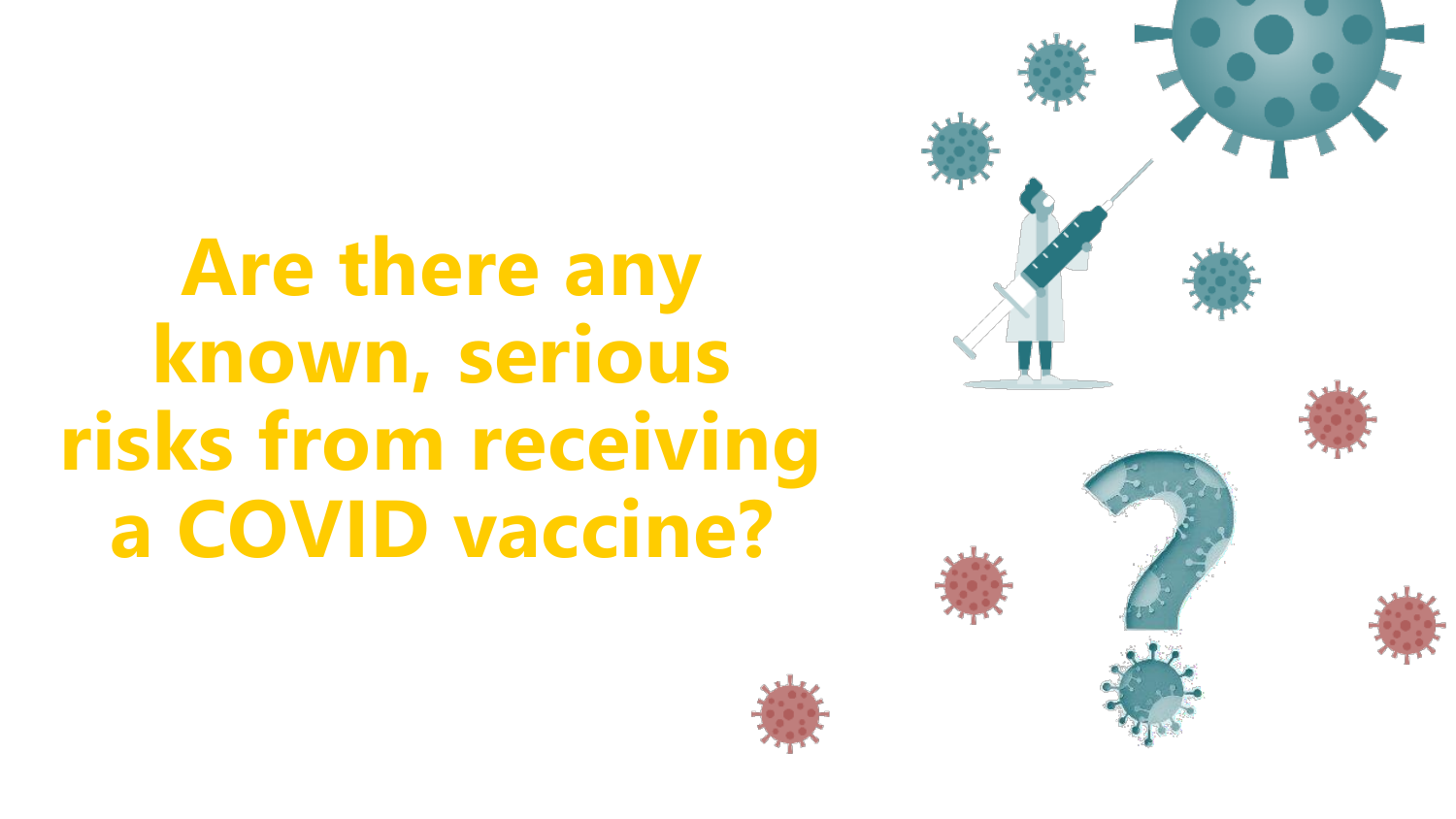## **Yes, but they are** *extremely* **rare.**

- mRNA vaccines have been associated with myocarditis/pericarditis, especially in men under 30.
- Viral vector vaccines have been associated with thrombosis and thrombocytopenia, especially in women under 50.
- Gullian-Barre Syndrome has been associated with the J+J Vaccine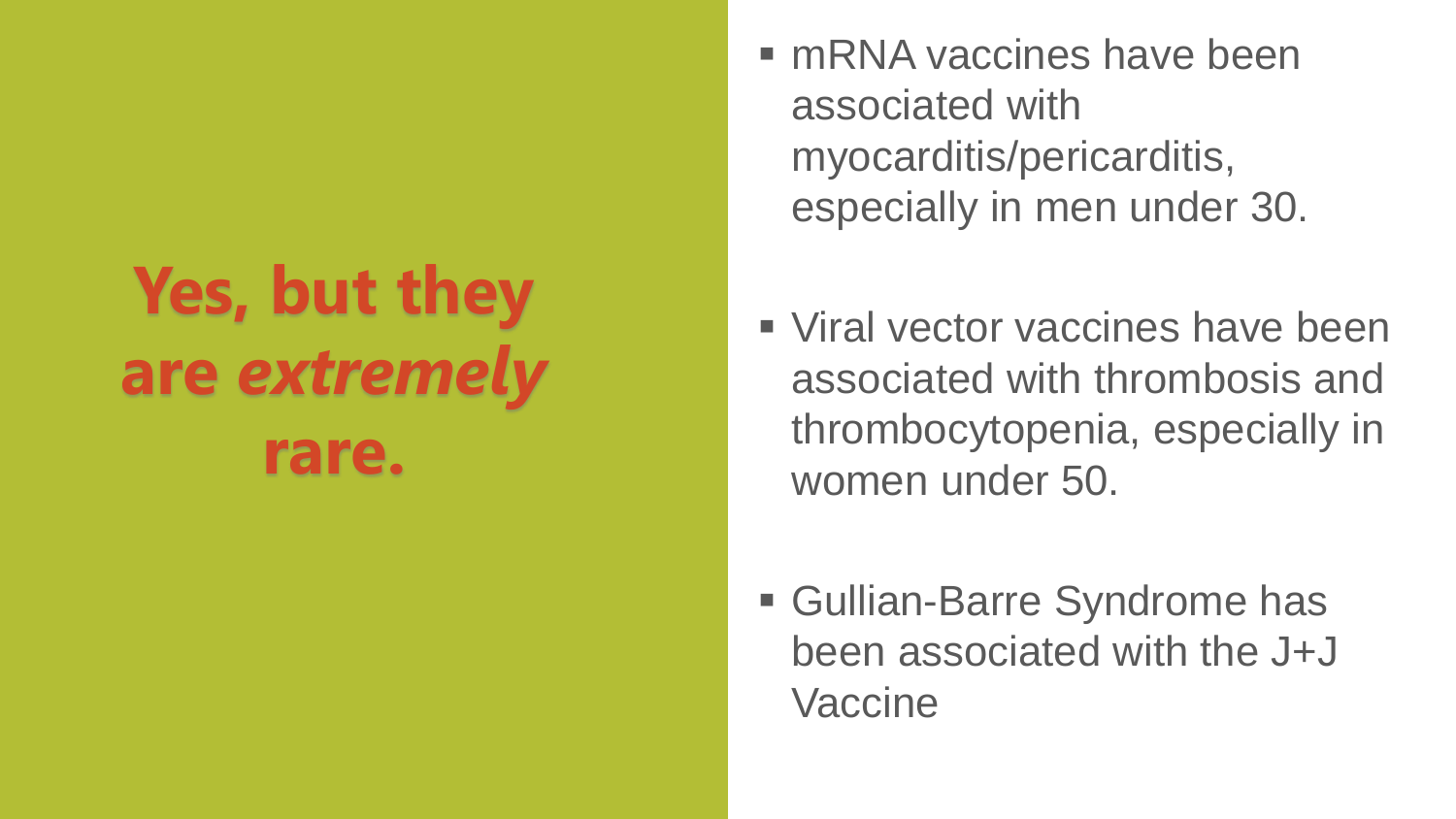## **Can the COVID-19 vaccine cause infertility or miscarriage?**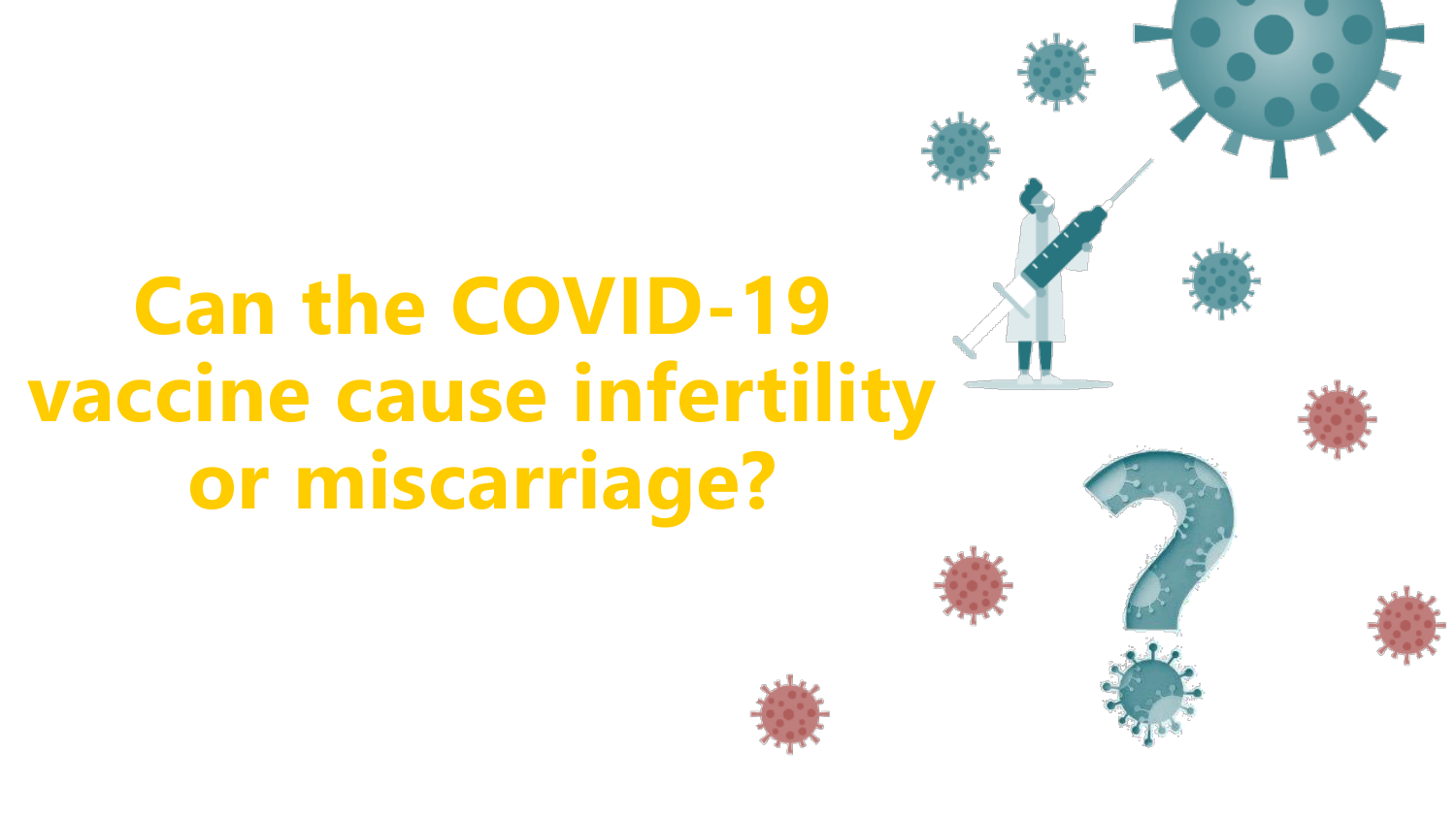"I have heard the vaccine could cause female infertility? Is this true?"



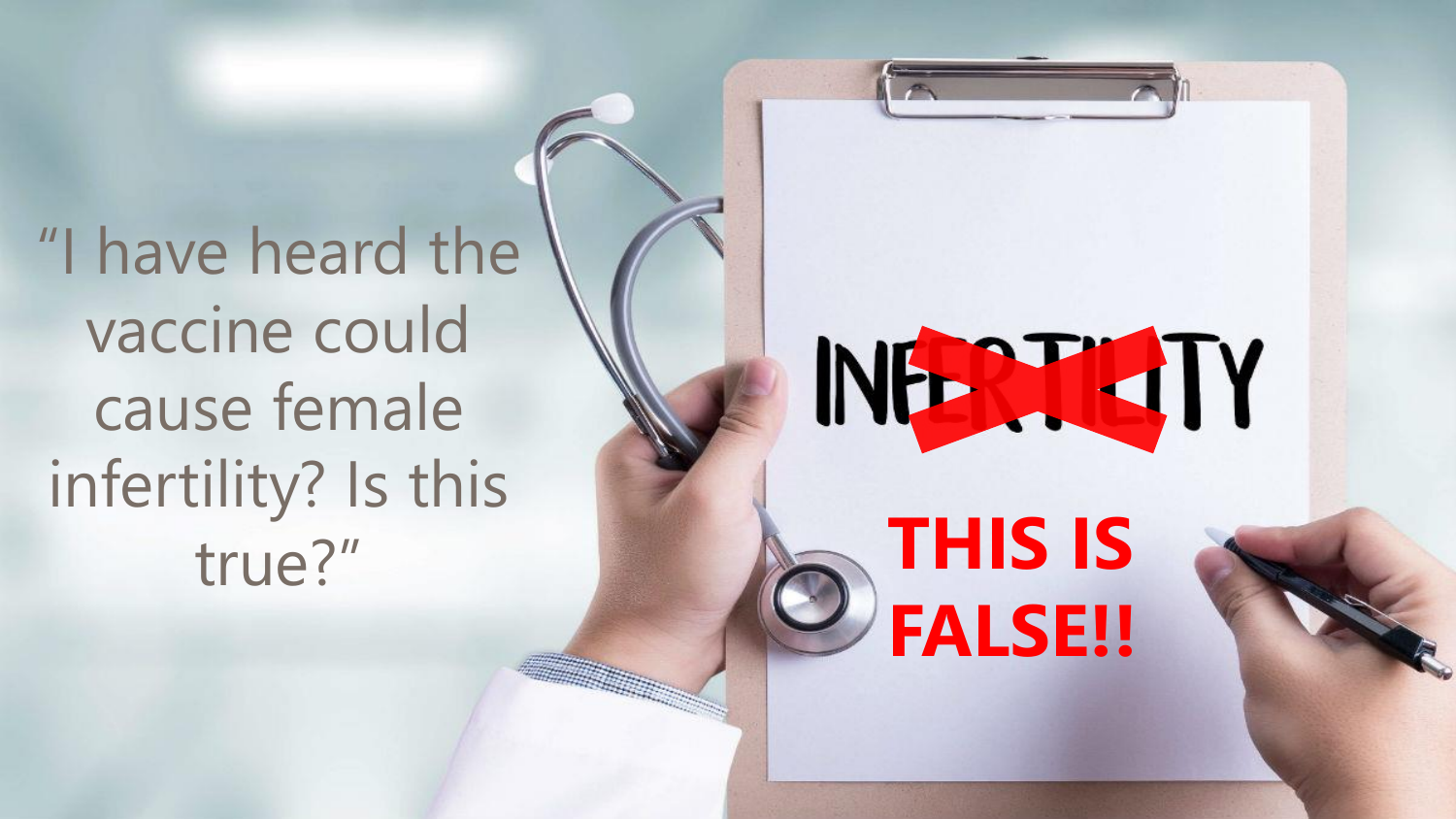## **THE FACTS:**

[Experts](https://www.facebook.com/NDResponse/videos/3648643321900758) say there is *no evidence* that the COVID-19 vaccines would result in infertility of women

- During the Pfizer, Moderna, and Johnson & Johnson clinical trials, some women in the vaccine groups became pregnant
- **.** If this theory was true, you'd expect infertility to occur from natural infections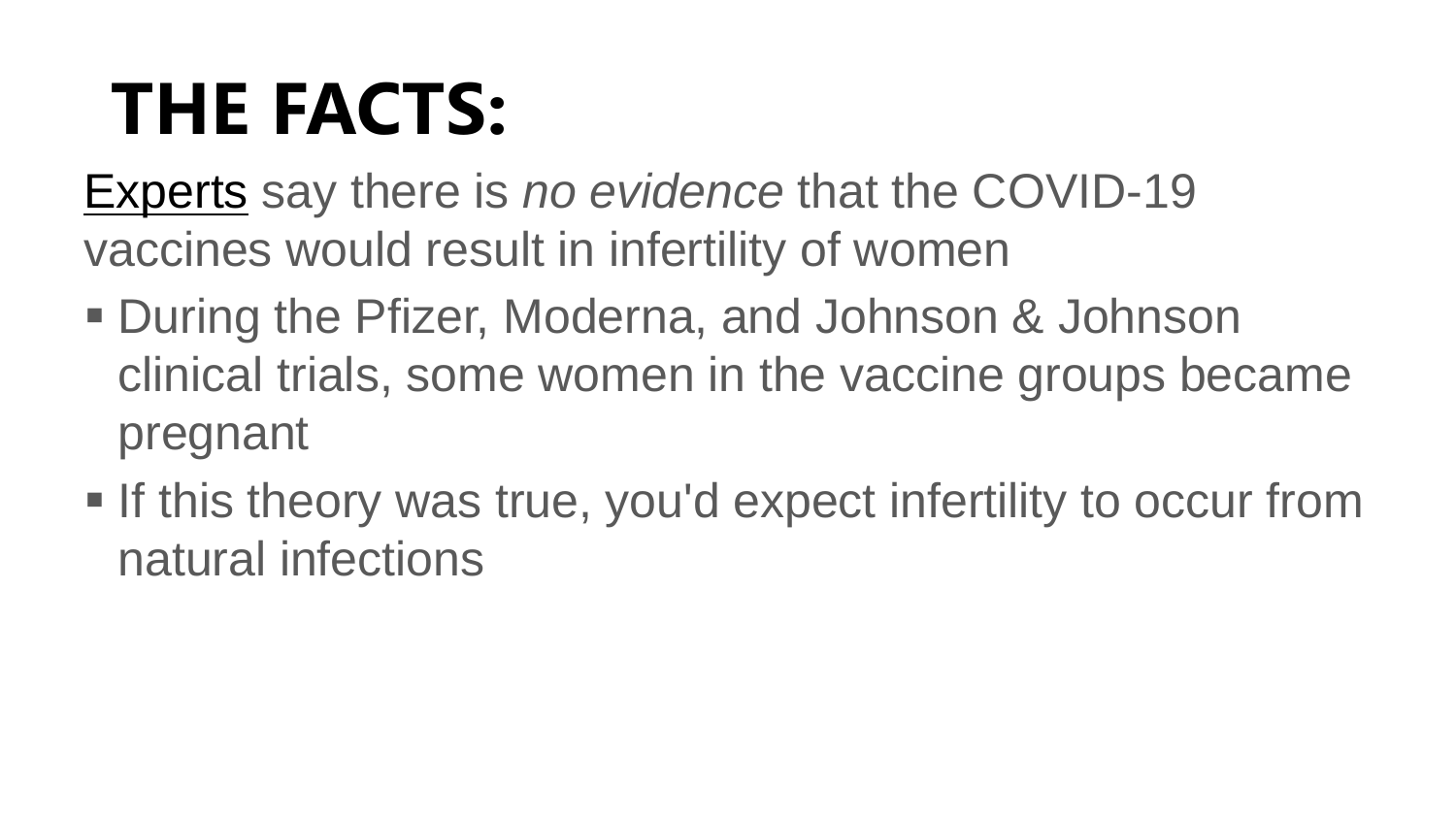## **Can COVID vaccine be administered with other vaccines?**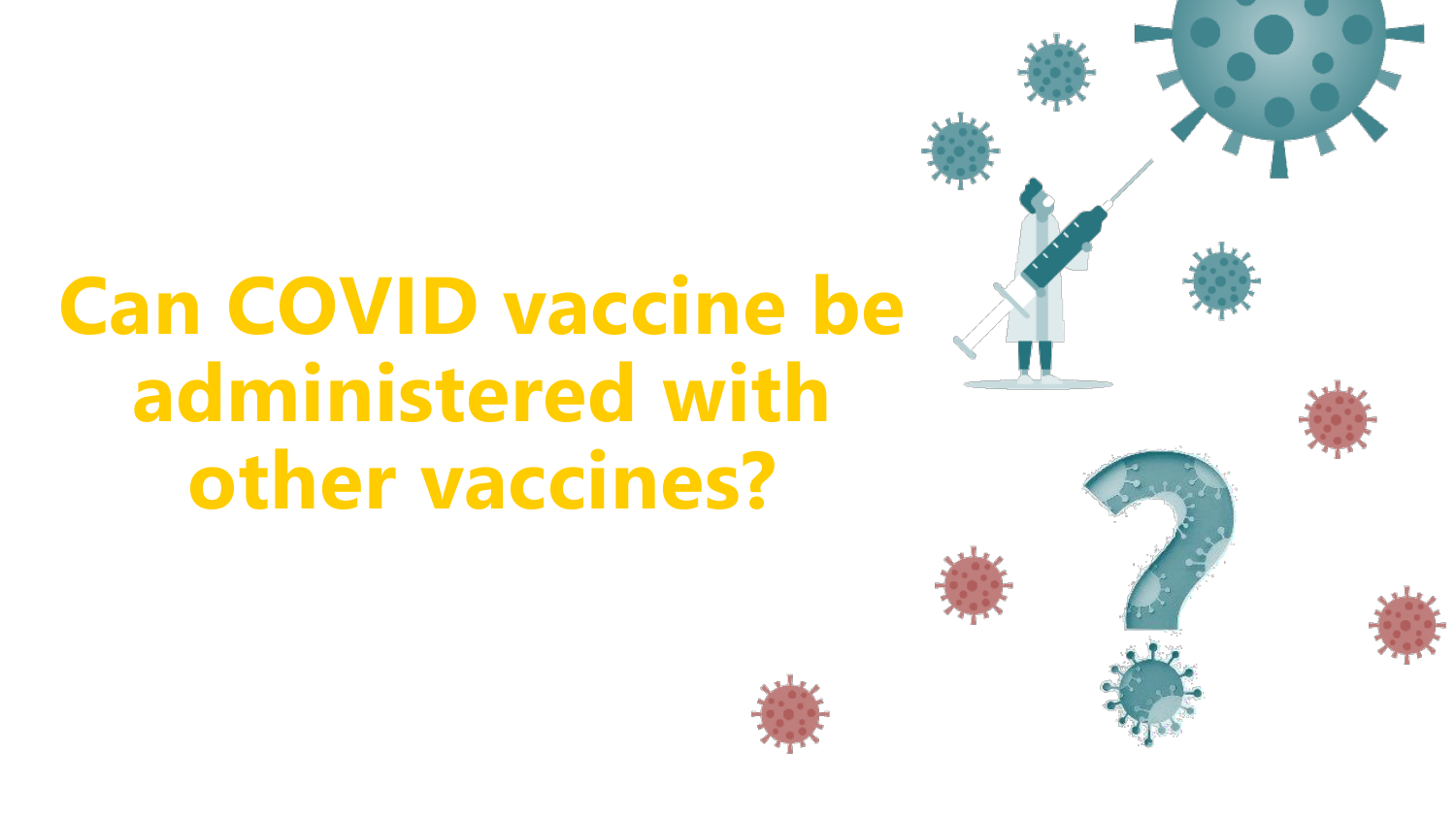$-COVID-19$  vaccines and other vaccines **may now be administered without regard to<br>
<b>timing.**